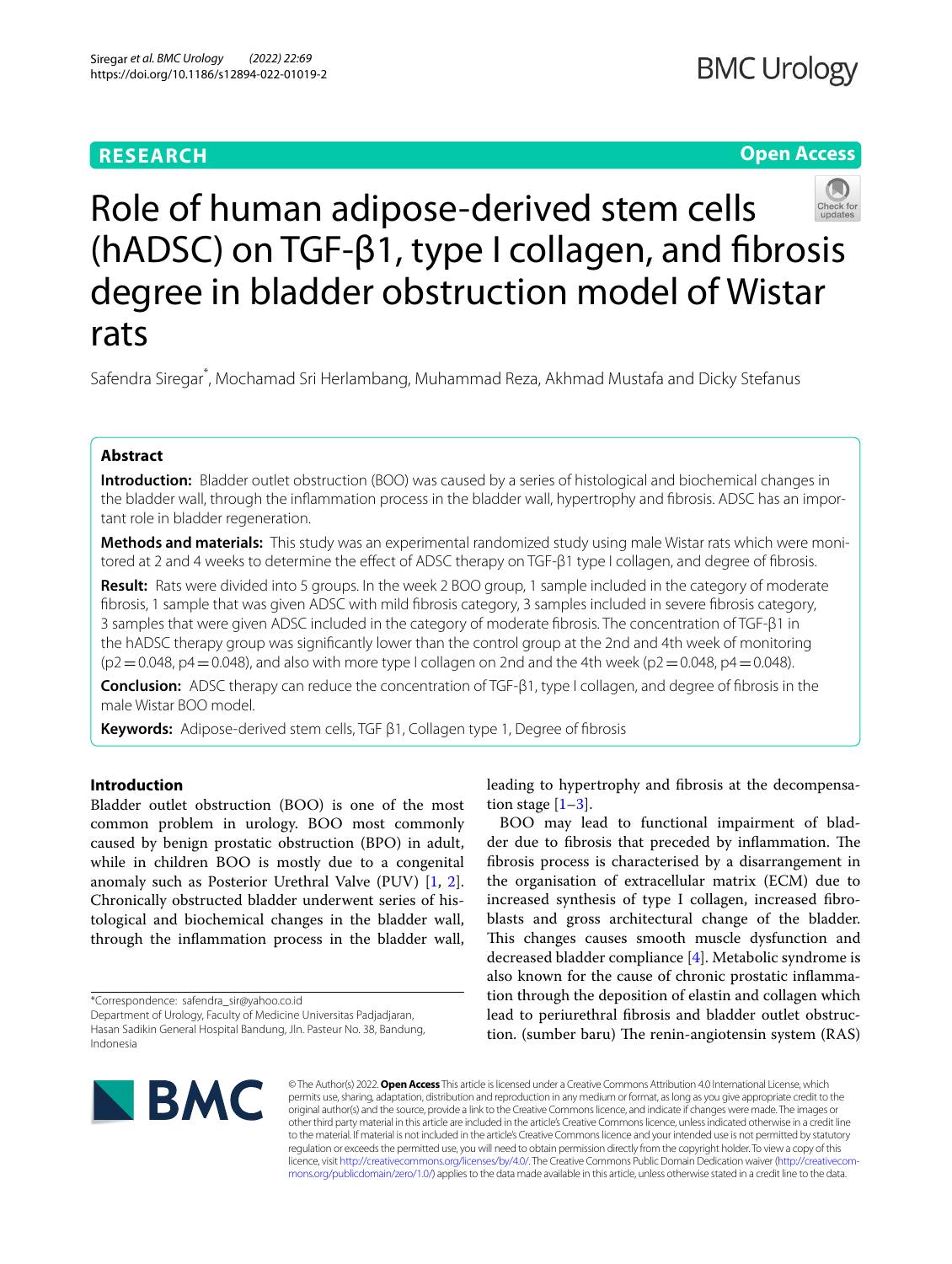and TGF-β are known to be mediators of tissue fibrosis in a number of organ systems, however, their function in bladder fbrosis are poorly understood [\[5](#page-6-4)].

Many studies had been conducted to overcome the fbrosis of the bladder, with the aim to ameliorate bladder dysfunction such as antifbrotic agents pirfenidone, N-acetylcysteine and relaxin-2 [[6\]](#page-6-5). Although many therapeutic options for bladder dysfunction have previously been developed, improvement in symptoms of urinary dysfunction has not been fully achieved as expected. In recent years, many studies have shown the potential antifbrotic efect of adipose tissue derived stem cells (ADSC) in many animal models. ADSC are type of mesenchymal stem cells, that exhibit tissue plasticity and potency to produce various secretome that promote healing in vivo. Currently, ADSC have been used as a therapy for injured organ regeneration in animal models and in a few clinical trials [\[7](#page-6-6)[–9](#page-6-7)]. ADSC also proved to ameliorate collagen deposition in various organs  $[10]$  $[10]$ . This study aims to evaluate the efect of human ADSC administration on fbrosis process inhibition in bladder outlet obstruction model of Wistar rats through tissue TGF- $\beta_1$ , type I collagen, and fbrosis degree.

## **Material and methods**

## **Human ADSCs isolation and characterization**

Human adipose tissue was collected from the fat of an adult male or female who had undergone prior surgery and had previously signed an informed permission form allowing his or her fat to be donated for research. Cell characterisation and transplantation were performed on this one-of-a-kind batch of cells isolated from a single fat donor. To promote better expansion, cells were collected and seeded till passage 3. Adult stem cells and embryonic stem cells are two types of stem cells.  $CD44 (+)$ ,  $CD45$ (−), CD 73 (+), CD90 (+), and CD 105 (+) were used to describe isolated cells using a flow cytometry test. A total of  $22.5 \times 106$  cells were collected, which were subsequently used in MEM in 1 cc syringes containing  $1.0 \times 106$  cells. The protocol was authorized by the Universitas Airlangga Surabaya's Research and Ethical Committee, which also approved the fat collection method. We employed ADSC from adult human adipose tissue in this investigation for a number of reasons;  $(1)$  Sufficient source of cells from liposuction aspirate (2) Because we plan to employ human ADSC in human patients in the future, we frst used human ADSC in rats, because human ADSC do not express MHC class-II and hence do not cause a xenogenic immune response. All tissue harvesting, cell isolation, culture, and characterization were completed at Dr. Soetomo General Hospital Surabaya's Tissue and Cell Bank with sample number 33.E/MSC/ Penelitian/AdiposeSwt 01/090519 and certifed acceptable for application.

## **Partial bladder obstruction model sample**

T A partial bladder obstruction model was created using a retropubic technique. The bladder was revealed after a 2-cm lower midline vertical incision. After that, the prostate was lifted to reach the bladder neck area. The seminal vesicle and ureters were not compromised since the prostate urethra was isolated. On the prostatic urethral surface, a sterile metal bar with a 0.91-mm diameter was put, and a 3–0 polypropylene suture was used to connect the prostatic urethra and the bar together. After the suture was secured, the bar was removed, partially obstructing the prostatic urethra. After surgery, the skin was closed with 4–0 nylon sutures, the incision was cleansed with povidone iodine, and the rat was placed in a cage under a heating lamp [[11\]](#page-6-9).

Twenty-fve Wistar rats were included (Fig. [1](#page-2-0)). All samples were separated into fve groups, with two groups consisting of fve male Wistar rats with partial bladder blockage models who were not given hADSC therapy and were injected intravenously with 1 cc of hADSC solvent immediately after surgery. After 2 and 4 weeks of observation, these rats were killed (group I and II, control group). Five rats with a partial bladder blockage model were administered intravenous  $1.0 \times 106$  cells hADSC injections immediately after model construction and were terminated after 2 and 4 weeks of observation (group III and IV, treatment group). The last group consists of fve rats who have not received any treatment or have not been exposed to any model (group V, negative control group). Each rat was slaughtered and then had a cystectomy for TGF-1 and collagen type I. The tissue was subsequently treated from various places in bladder and yielding 1 g of tissue extract from for measuring TGF-1 and collagen type I. Type 1 collagen in the tissue would stick to the plate which had been coated with type 1 collagen antibody. Prior to processing, the tissue was rinsed using Phosphate Bufer Saline (PBS) solution (pH 7.4) to remove excess blood and tissue. The tissue was then smoothed and homogenized in PBS solution (pH 7.4) with a glass homogenizer on ice. Tissue could be thawed at 2–8 °C or frozen at −20 °C if it was to be stored beforehand. Prior to the procedure, the sample tissue was allowed to reach room temperature and then centrifuged at 2000–3000 RPM for 20 min. ELISA (enzyme-linked immunosorbent assay) measurements were performed to evaluate the TGF-1 and collagen type 1. (FineTest<sup>®</sup> Rat Col1 ELISA kit range 0.156-10 ng/ml and FineTest® TGF-1 ELISA kit range 31.25–2000 pg/ml).

The tissue samples were fixed in a 10% formaldehyde solution. The sample is then processed and made into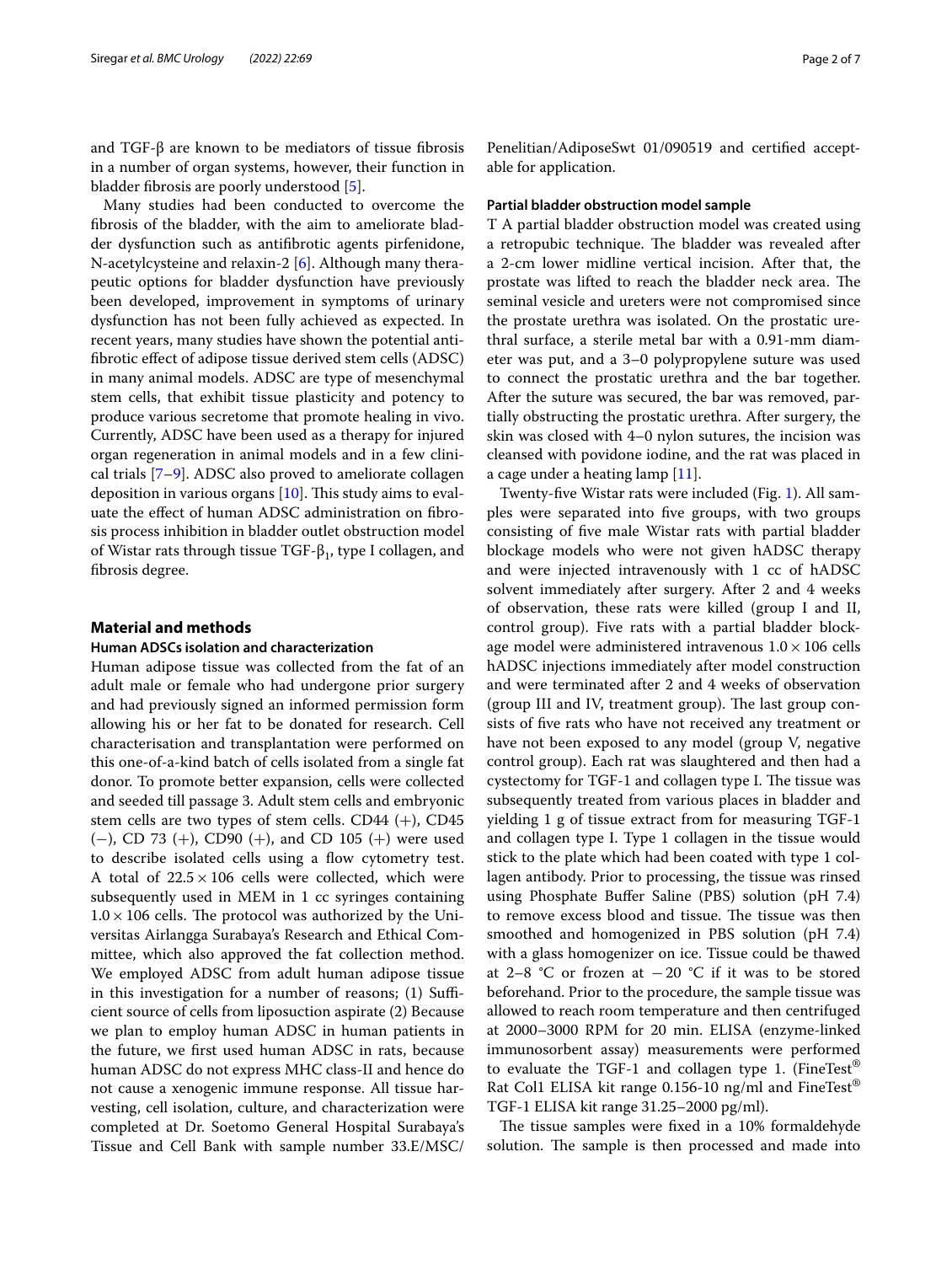

<span id="page-2-0"></span>parafn blocks. Parafn-embedded tissue was sliced and placed on an object-glass, followed by deparafnization and rehydration. Hydrogen peroxide was administered for 10 min to eliminate endogenous peroxidase activity. The sample was then rinsed using PBS-Triton  $X$  100 (Tx). Hematoxylin–eosin (HE) staining was performed to assess structural changes in the bladder tissue. To determine smooth muscle and collagen, cross-sections were stained with Masson's trichrome (MT) using the MT staining kit. Smooth muscle areas (red stains) and collagen (blue-green stains) were evaluated in  $200 \times$  magnification images of tissue using a microscope. The degree of fbrosis in mice was classifed as no fbrosis (not found/0 fbroblasts), mild fbrosis (25 fbroblasts), moderate fbrosis (25–50 fbroblasts), and severe fbrosis (>50 fbroblasts) based on infammation and the degree of fbrosis. If the p value is less than 0.05, the diference is considered signifcant [[12](#page-6-10)].

All of the animal models in this investigation were kept in solid plastic cages, with five rats per cage. The rats were given free access to conventional rodent diet and water. This work was carried out in the Biochemical and Bioscience Laboratory at Brawijaya University Malang and was approved by the ethical committee. According to William Russel and Rex Burch, all study objects were treated in accordance with animal welfare guidelines. Animal studies are reported in compliance with the ARRIVE guidelines. All experimental protocols were approved by Padjadjaran University. For statistical analysis, values are expressed as mean $\pm$ SD (ng/ml). Groups were compared with independent-sample T test. Values of *p*<0.05 were considered statistically signifcant. SPSS statistics were used for the statistical analysis.

## **Results**

Twenty six Wistar rats were divided into 5 groups. They were checked for collagen type 1 and  $TGF-\beta_1$ . Result of collagen type I examination using ELISA method showed that the collagen type I concentration was higher in group I than group II in 2nd week and 4th week of observation. From statistical analysis using independent sample t-test, there were signifcant diferences in collagen type I concentration between group I and group II, in 2nd week of observation  $(p=0.009)$  and 4th week of observation  $(p=0.000)$  (Fig. [2](#page-3-0)).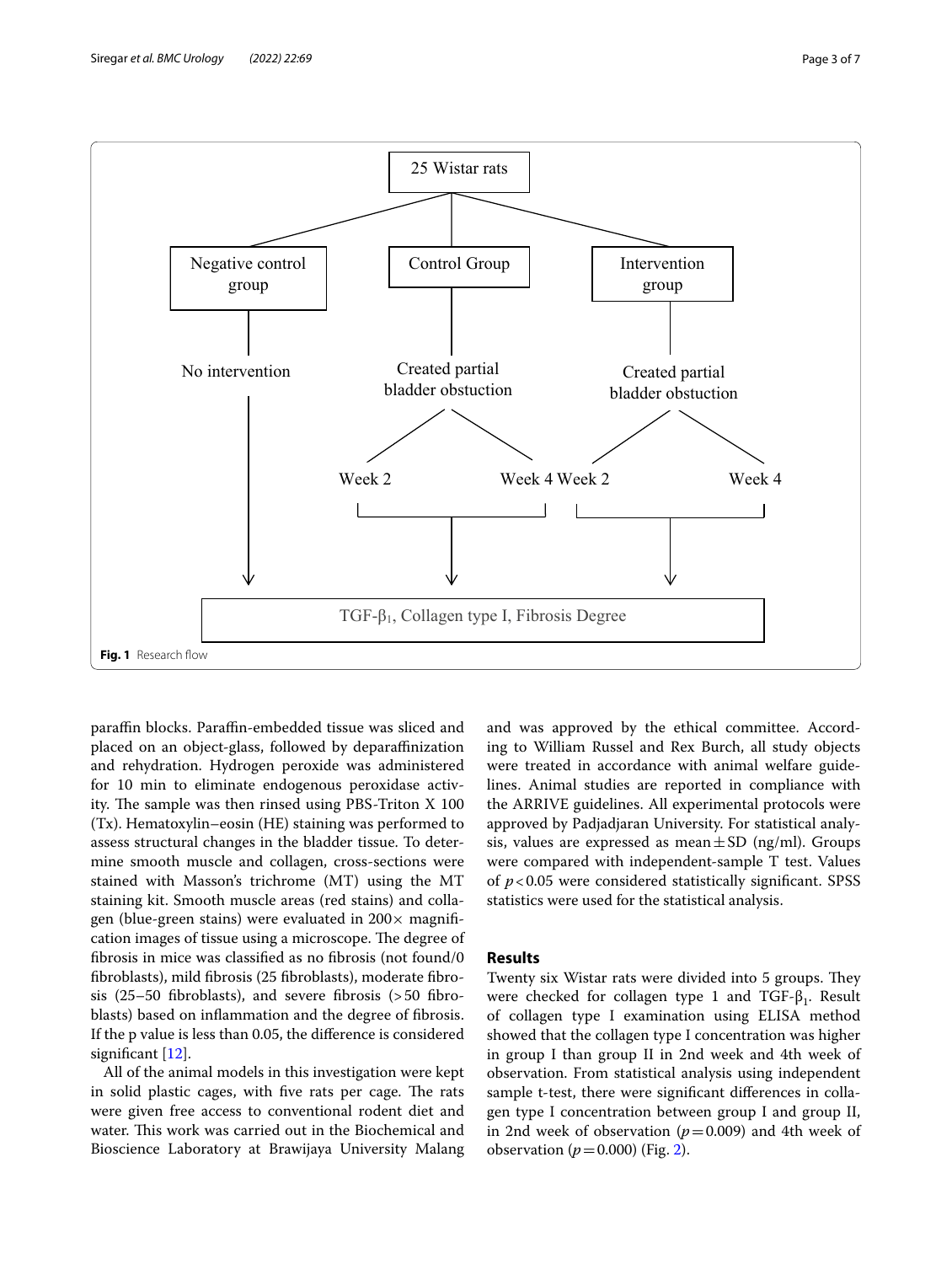

<span id="page-3-0"></span>Result of TGF- $\beta_1$  examination using ELISA method showed that there was a concentration diference between group I (control) and group II (hADSC treatment). TGF- $\beta_1$  concentration was higher in control group, compared to treatment group in 2nd and 4th week of observation. Statistical analysis using independent sample T-test comparing group I and group II at the time of observation while group III will be excluded from comparison and only act as tissue concentration baseline. From statistical analysis, there were signifcant differences in TGF- $\beta_1$  concentration between group I and group II, in 2nd week of observation  $(p=0.001)$  and 4th week of observation  $(p=0.002)$ . Even though there was also a tendency in TGF- $\beta_1$  concentration increase in group II, but the progression was higher in group I (Fig. [3\)](#page-4-0).

Based on Table [1](#page-4-1), 1 sample in the fibrosis group of pBOO week 2 was categorized as mild fbrosis, 1 sample in the fbrosis group of pBOO week 2 with ADSCs was categorized as mild fbrosis. 3 samples in the fbrosis group of pBOO week 2 were categorized as severe, and 3 samples in the fbrosis group of pBOO week 2 with ADSCs were categorized as moderate.

Two samples in the fbrosis group of pBOO week 4 were categorized as moderate fbrosis, 2 samples in the fbrosis group with pBOO week 4 with ADSCs were categorized as mild fbrosis. 2 samples in the fbrosis group

of pBOO week 4 were categorized as severe fbrosis, and 2 samples in the fbrosis group of pBOO week 4 with ADSCs were categorized as moderate fbrosis. To determine the efect of ADSCs on fbrosis pBOO, a chi-square analysis was carried out with a statistical result *p* value of 0.046 (Fig. [4](#page-5-0)).

## **Discussion**

BOO causes a series of histological and biochemical changes in the bladder wall, through the initial process of infammation in the bladder wall, tissue hypoxia, hypertrophy, tissue compensation and eventual fbrosis at the decompensation stage [\[6](#page-6-5), [13](#page-6-11)]. Infammation process in bladder causes histopathological changes which are characterized by an increase in the organization of extracellular matrix (ECM), one of which is collagen type I produced by fibroblast. The production of collagen type I is mediated by increase of TGF-β1 that upregulated due to inflammation  $[9-11, 14]$  $[9-11, 14]$  $[9-11, 14]$  $[9-11, 14]$ . MSC successfully prevented the growth of fbrotic tissue in experimental or preclinical studies [[15\]](#page-6-13). MSC transplantation was also able to inhibit the formation of fbrotic tissue and to restore the functions of previously disturbed organs, such as the heart, liver, and lungs.

This study used Wistar rats model of partial bladder obstruction. Fibrosis cause decrease of TGF-β1 in partial obstruction. We observe TGF-β1 and type 1 collagen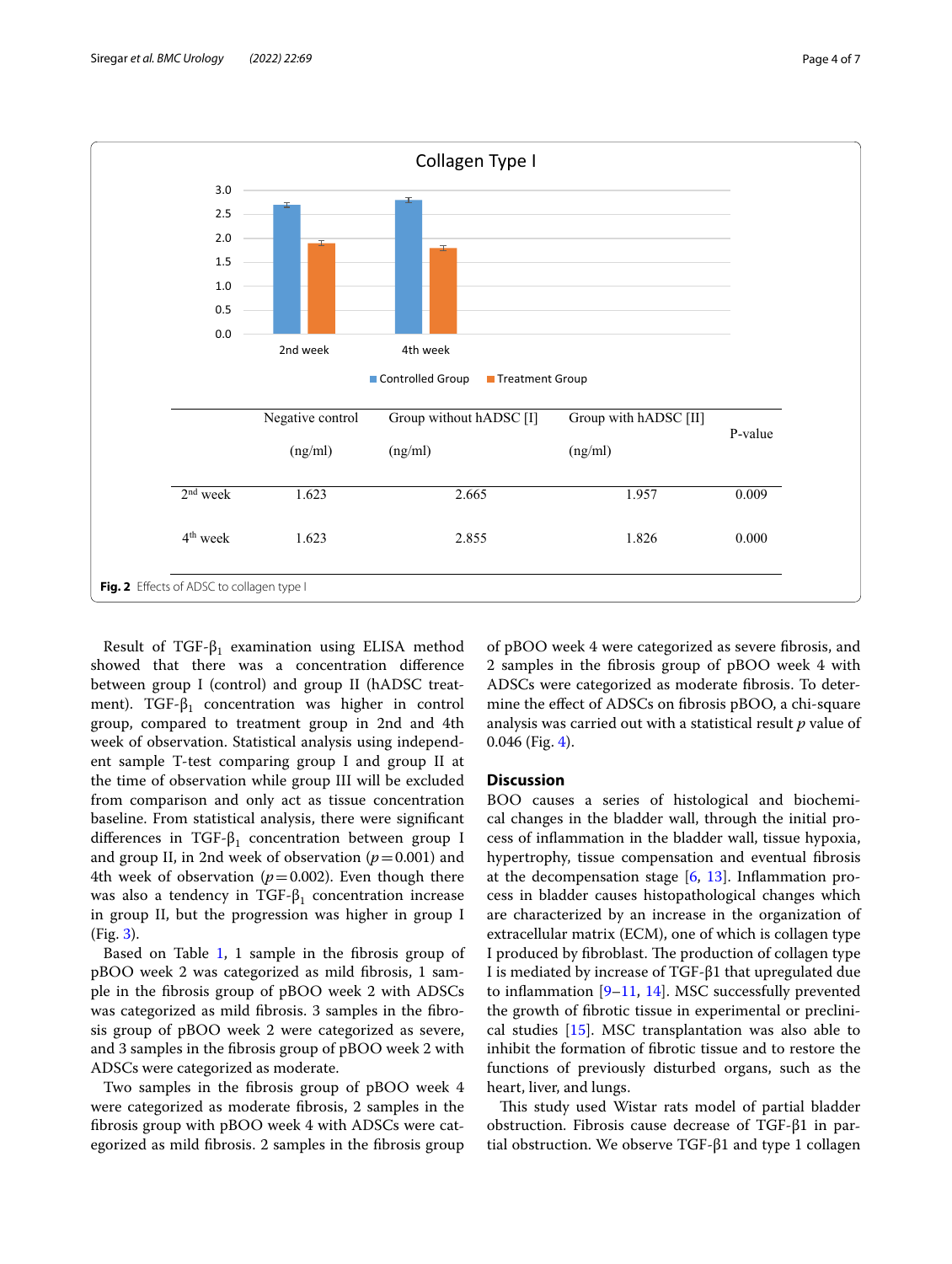

<span id="page-4-1"></span><span id="page-4-0"></span>**Table 1** Fibrosis analysis on the pBOO week 2 and fibrosis on the pBOO week 4 with ADSCs

| <b>Fibrosis</b><br>degree | Week 2<br>without<br>hADSC | Week<br>2 with<br>hADSC | Week 4<br>without<br>hADSC | Week<br>4 with<br>hADSC | p value |
|---------------------------|----------------------------|-------------------------|----------------------------|-------------------------|---------|
| Mild                      | 0                          |                         | 0                          | 2                       | 0.046   |
| Moderate                  |                            | ζ                       | $\mathcal{D}$              | $\mathcal{P}$           |         |
| Severe                    | ζ                          | 0                       | $\mathcal{L}$              | 0                       |         |
| Total                     | 4                          | 4                       | 4                          | 4                       |         |

that decrease due to fbrosis. Our study showed decrease in TGF-β1 and type 1 collagen in population treated with ADSC compared with sham population. Stem cell injection has been showed for reducing fbrosis in other organs, such as liver, vascular, and kidney [[9,](#page-6-7) [14](#page-6-12), [16](#page-6-14)]. Based on this research, we can conclude that ADSC can be used to provide the same benefts.

ADSC can be used with various mechanism. Through homing process mechanism, stem cells had an ability to actively navigate in circulation through endothelium of different organ. This mechanism is mediated by specific receptor or ligand expression that facilitate movement, adhesion, and infltration of stem cell into injured organ, similar to how leukocyte migrate into infamed tissue. TGF-β1 activation showed strong chemotaxis to monocyte, neutrophil, fibroblast, and mesenchyme. These cells can produce and secrete more TGF-β1 that react to fber cell and induce collagen type I and type III, fbronectin, elastin protein, intergin, proteoglycan, and other extracellular matrix component synthesis [[15](#page-6-13)]. Study by Zhang et al. showed that increase TGF-β1 receptor on membrane cell can increase ADSC sensitivity to TGF-β1 and faster ADSC diferentiation [[16](#page-6-14)].

Study conducted by Zhang et al. showed that in BOO models, bladder dysfunction treated with ADSCs and MPCs showed high levels of both smooth muscle actin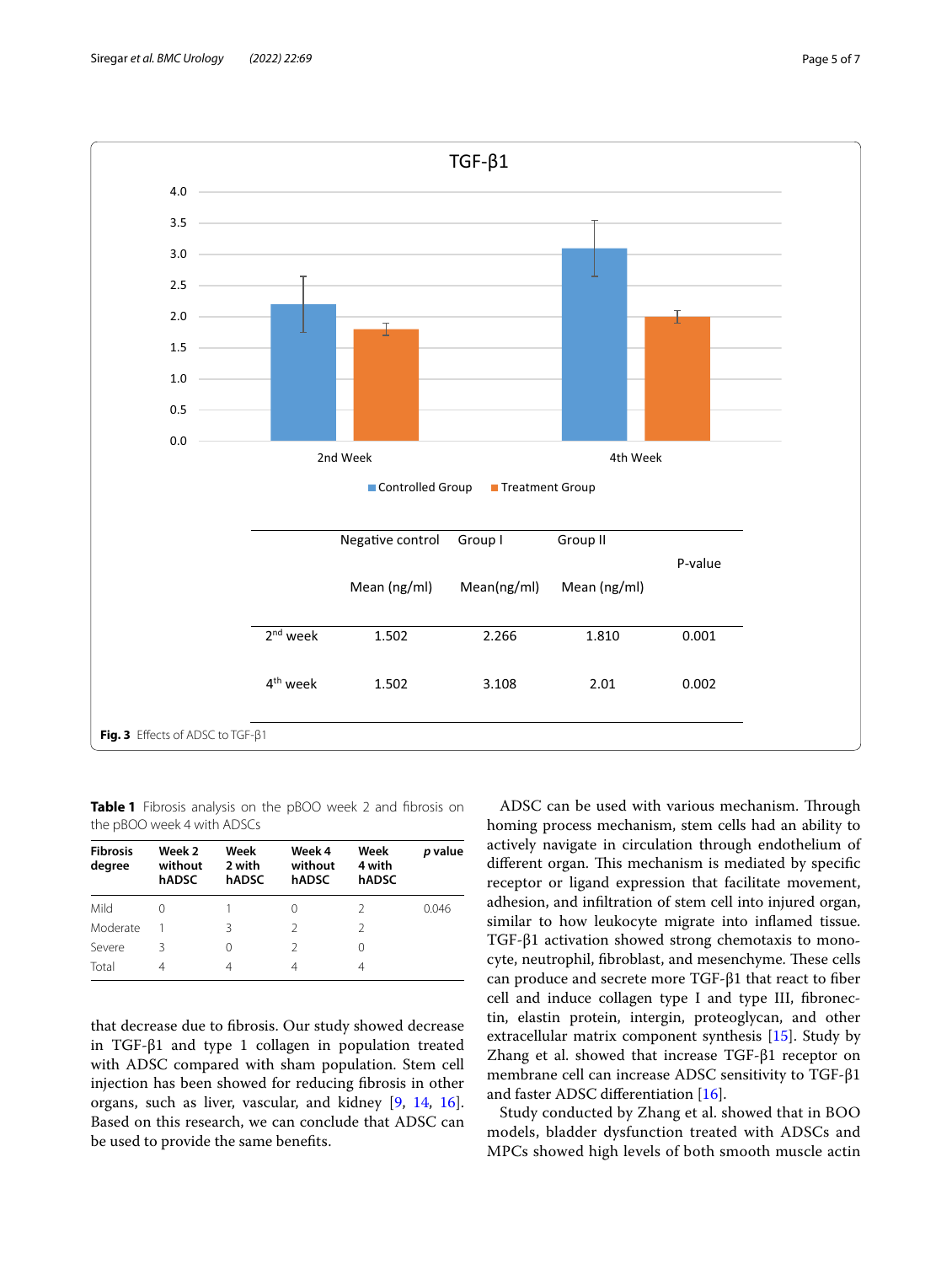

<span id="page-5-0"></span>(SMA) and smoothelin expression. Smooth muscle regeneration was mainly achieved by paracine factors or by direct diferentiation into new smooth muscle tissue by injecting SCs. The interaction of cell surface receptors, ligands, and short-range-acting molecules between diferentiated and undiferentiated cells significantly contributes to stem cell diferentiation [\[17\]](#page-6-15).

Wang et al. found that administration of MSC in mice resulted in inhibition of collagen buildup, which could *improve* bladder function. Specifically for the use of ADSC, the same results were found, namely in the form of expression of cells associated with signifcant proliferation in healing smooth muscles. Wang et al. found that not only morphological regeneration can occur more quickly, but also bladder function is improved in rats given by ADSC compared to control  $[18]$ . This study found that by administering ADSC, the number of fibroblasts could decrease. The impact of bladder damage that causes urinary disorders occurs due to changes in the composition and function of the bladder. Physiological diferentiation can reduce the amount of connective tissue and increase smooth muscle tissue. The same study also found increased urinary function after ADSC administration which was higher than the control group. Decreased ratio of connective tissue and smooth muscle is one possibility that ADSC can be used in BOO cases to reduce the degree of fbrosis thus reducing the bladder outlet obstruction.

This study found a reduction of fibroblast amount with ADSCs administration (measured by histopathological studies). A significant reduction was observed when comparing the healthy control group with pBOO group with the same duration. Bladder injury, which caused urinary problems, occurred due to bladder compositional and functional changes. Tremp et al. found that mice with bladder obstruction had a thinner bladder wall  $(434.7 \pm 39.0 \mu m$  compared to  $815.8 \pm 177$  µm,  $p = 0.0067$ ) compared to the control group [\[19](#page-6-17)]. A higher ratio of connective tissue and

smooth muscle was also found with the obstruction compared to the normal control group  $(0.6 \pm 0.05 \text{ vs.})$  $0.47 \pm 0.12$ ). ADSCs administration in the intervention group caused a reduction of connective tissue and smooth muscle ratio compared to the group with bladder obstruction  $(0.36 \pm 0.12 \text{ vs. } 0.6 \pm 0.05)$ . This reduction of connective tissue was one of the signs of fibrosis reduction in cases with bladder obstruction. The available literature regarding the impact of ADSCs administration on fibrosis is still limited. However, the studies found that ADSC stem cells administration could induce cell differentiation in pBOO, particularly in fibrotic tissues. Physiological differentiation could reduce the amount of connective tissue and increase smooth muscle tissues. The same study also found an increased bladder function after higher ADSCs administration compared to the control group. The reduced ratio of connective tissue and smooth muscle (near the normal limits) is a possibility that ADSCs could be utilized in pBOO cases to reduce the degree of fibrosis.

The strength of this study was that it could be used as a reference for further studies to determine the efect of ADSCs in reducing bladder fbrosis levels due to chronic partial obstruction. ADSCs could be the new potential therapy in the future, as we know many stem cell-based therapy will be furtherly improved with the development of medical technology. Our hope for further study using ADSCs is the use of ADSCs intravesical injection in patients with severe BOO to prevent the development of the fbrotic process.

The limitations of this study included the limited sample size and time and the usage of human mesenchymal stem cells. The process of fibrosis may take longer than 4 weeks and our study limitation is we cannot evaluate the fbrotic process longer than 4 weeks. Further research study to evaluate the fbrotic process longer than 4 weeks may be needed. Evaluation of fbrosis using urodynamic studies can be an additional evaluation in the further study for multivariate analysis.